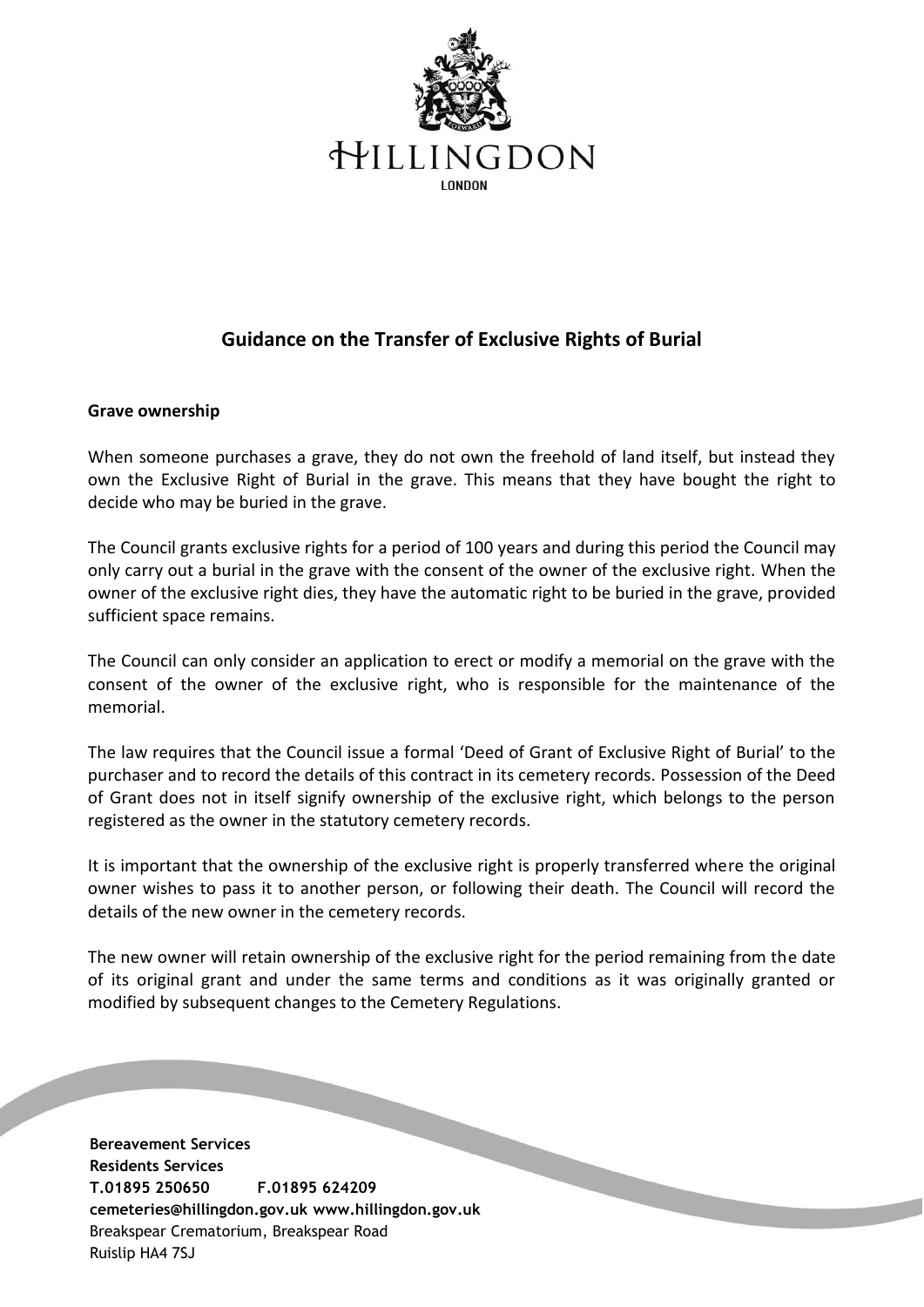## **Transferring ownership**

In all cases, it is necessary for transfers of ownership of exclusive rights to be completed using the appropriate transfer forms issued by the Council and dealt with by the staff at the Council's Cemeteries Office. The staff at the Cemeteries Office will provide guidance and assistance on the completion of the various transfer forms detailed below.

As part of the transfer process, the Council will need to see appropriate documentary evidence to support an application. The Council make a charge for administering and recording any change of ownership of exclusive rights.

During their lifetime, the owner of the exclusive right may wish to transfer ownership to someone else. They can do this by completing the Council's '**Transfer of Exclusive Rights - Form of Assignment**'.

Upon the death of the owner of the exclusive right, it is important that the ownership be transferred to the person legally entitled to it, such as their executor or nearest surviving relative. The circumstances of each situation can vary greatly and the action required to transfer ownership of the rights is explained below.

If the deceased grave owner made a valid Will and left an estate of sufficient value to require the Grant of Probate to an Executor, ownership of the exclusive right will be transferred to the Executor on production of a sealed copy of the Grant of Probate using the Council's form, '**Transfer of Exclusive Rights – Probate**'.

If the Executor is not required to obtain a Grant of Probate, ownership of the exclusive right can be transferred to the Executor on production of a copy of the Will and completion of the Council's form, '**Transfer of Exclusive Rights –Statutory Declaration**'.

If the deceased grave owner left no valid Will, ownership of the exclusive right can be transferred to the personal representative who obtains a Grant of Letters of Administration, on production of a sealed copy of the Grant of Letters of Administration using the Council's form, '**Transfer of Exclusive Rights - Administrator**'.

It is the responsibility of the Executor or Administrator to identify the person who should have ownership of the exclusive right and, if not retaining it themselves, transfer it to someone else by completing the Council's form '**Transfer of Exclusive Rights – Assent of Executor or Administrator**'.

It is possible to search online for a will, Grant of Probate or Grant of Letters of Administration and obtain copies at [https://www.gov.uk/search-will-probate.](https://www.gov.uk/search-will-probate)